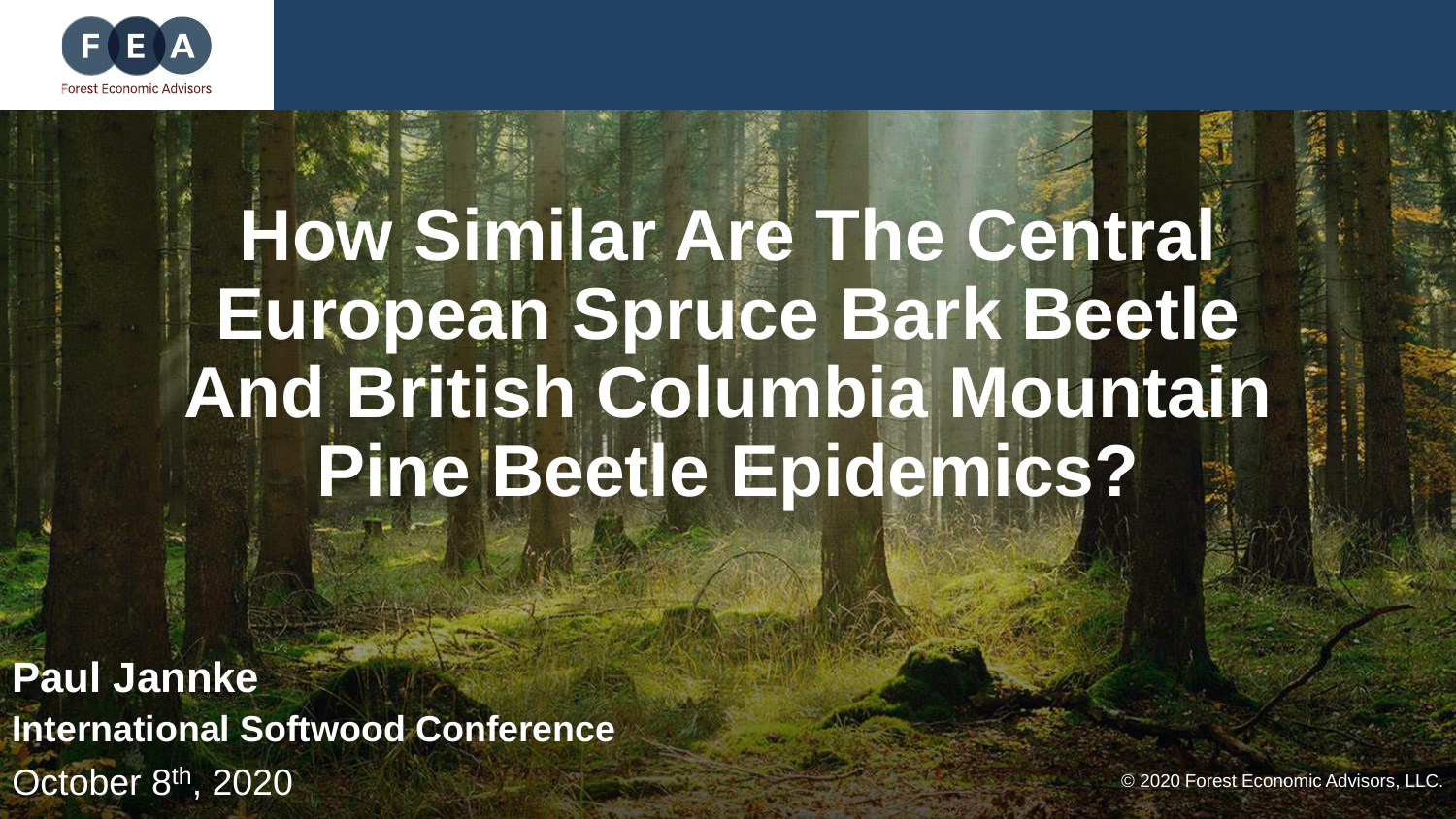

# **FEA's Central European Beetle and Windstorm Timber Disaster Outlook to 2030**

- The data and information in this presentation come from FEA's recent report on the Central European spruce bark beetle epidemic as well as four studies FEA has done on British Columbia's MPB, and our ongoing work on Global Sawtimber Markets.
- Special thank you to Gerd Ebner at Holzkurier for assistance in compiling the report.



Salvage harvests in Germany, the **Czech Republic and Austria will** disrupt global softwood log and lumber market dynamics and trade flows throughout the decade



↓ (978) 496-6337 ■ rgoodnow@getfea.com ■ getfea.com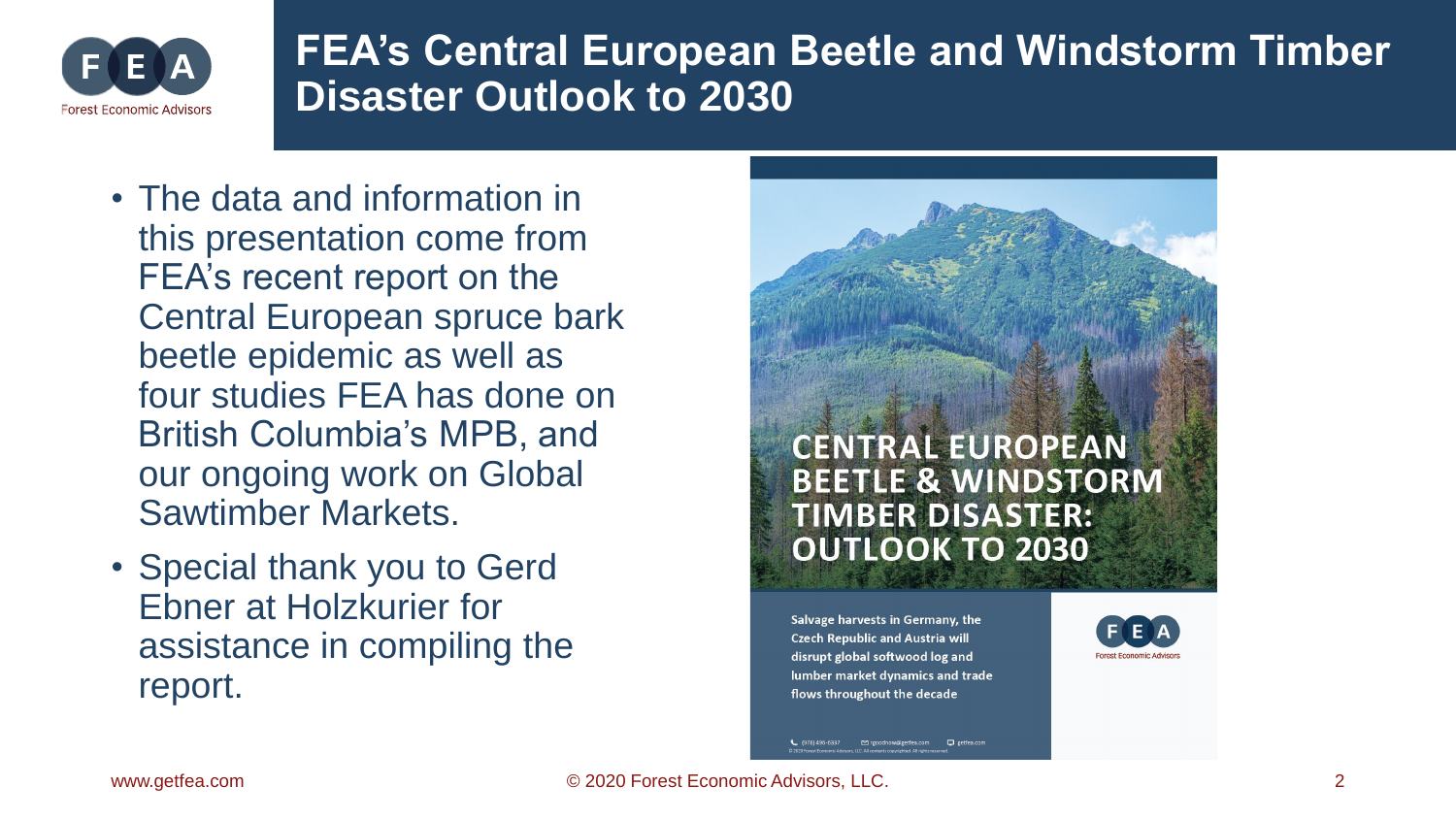

# **Outline Of Presentation**

- The similarities between the two epidemics
	- The scale and scope
	- Causes, both of the outbreaks and factors exacerbating them
	- Effects of the epidemics in the marketplace
- The differences between the two epidemics
	- Shelf life
	- Economic environment in which the epidemic is taking place
- Implications of the difference for both production and pricing over the next five years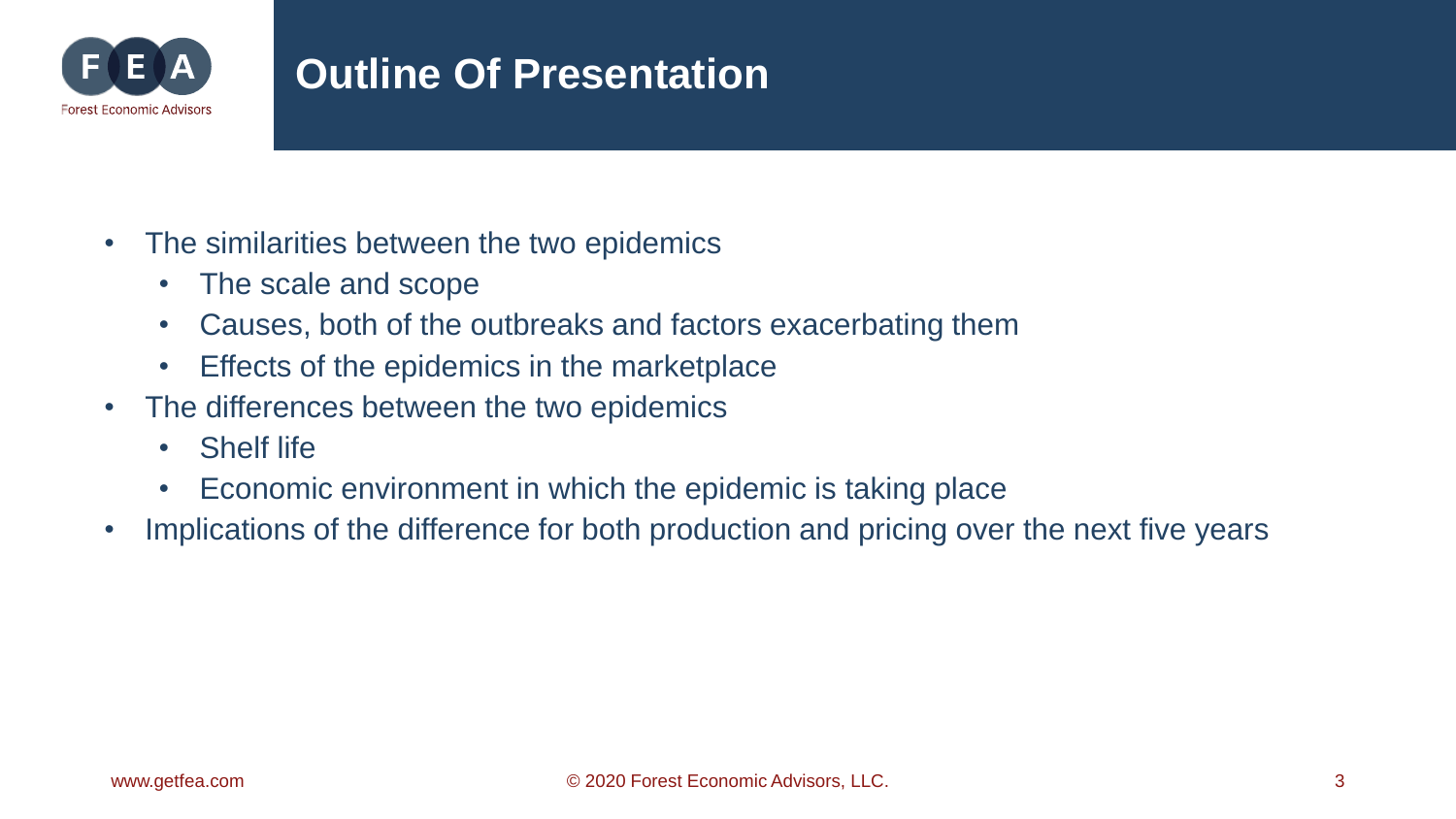

# **The Main Similarity Between British Columbia's Mountain Pine Beetle Outbreak and Europe's Spruce Bark Beetle Epidemic Is The Scale Of The Devastation**

#### **Years Since the Inception of Bark Beetle Epidemics**

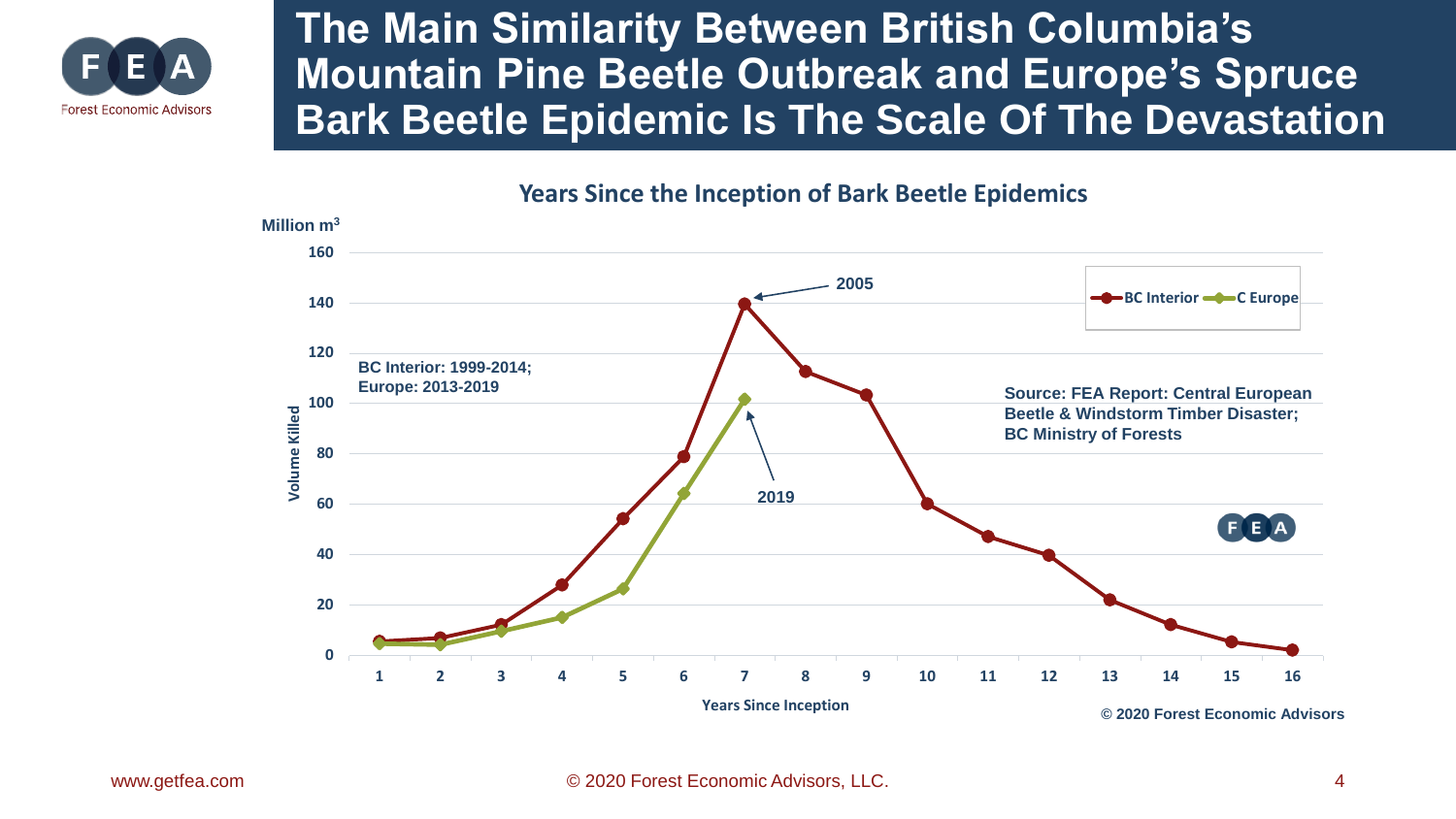

# **There are a Number of Similarities Between the European Spruce Bark Beetle and British Columbia's Mountain Pine Beetle Epidemics.**

- Climate change involving hotter, drier summers, lower rainfall, and warmer winters.
- Monoculture forests that were often even-aged and mature to over-mature (100+ years old).
- The outbreaks expanded quickly, and the dead timber could not be harvested fast enough to control the spread of the beetle (very similar to the situation in the Czech Republic).
- Harvesting capacity was a limiting factor relative to the annual volume of beetle-attacked timber.
- Domestic log prices dropped to essentially cost levels in areas with heavy beetle kill.
- Sawmills increased shifts to process more of the beetle-killed timber, causing an oversupply of lumber that created lower prices in some markets.
- At the end of the mountain pine beetle cycle in BC, 750 million m3 of lodgepole pine forests were killed, and this resulted in 35 sawmills (an average of 200 million BF or 300,000 m3 of sawtimber) closing from 2006 to 2019. This last chapter has yet to be written for Central Europe.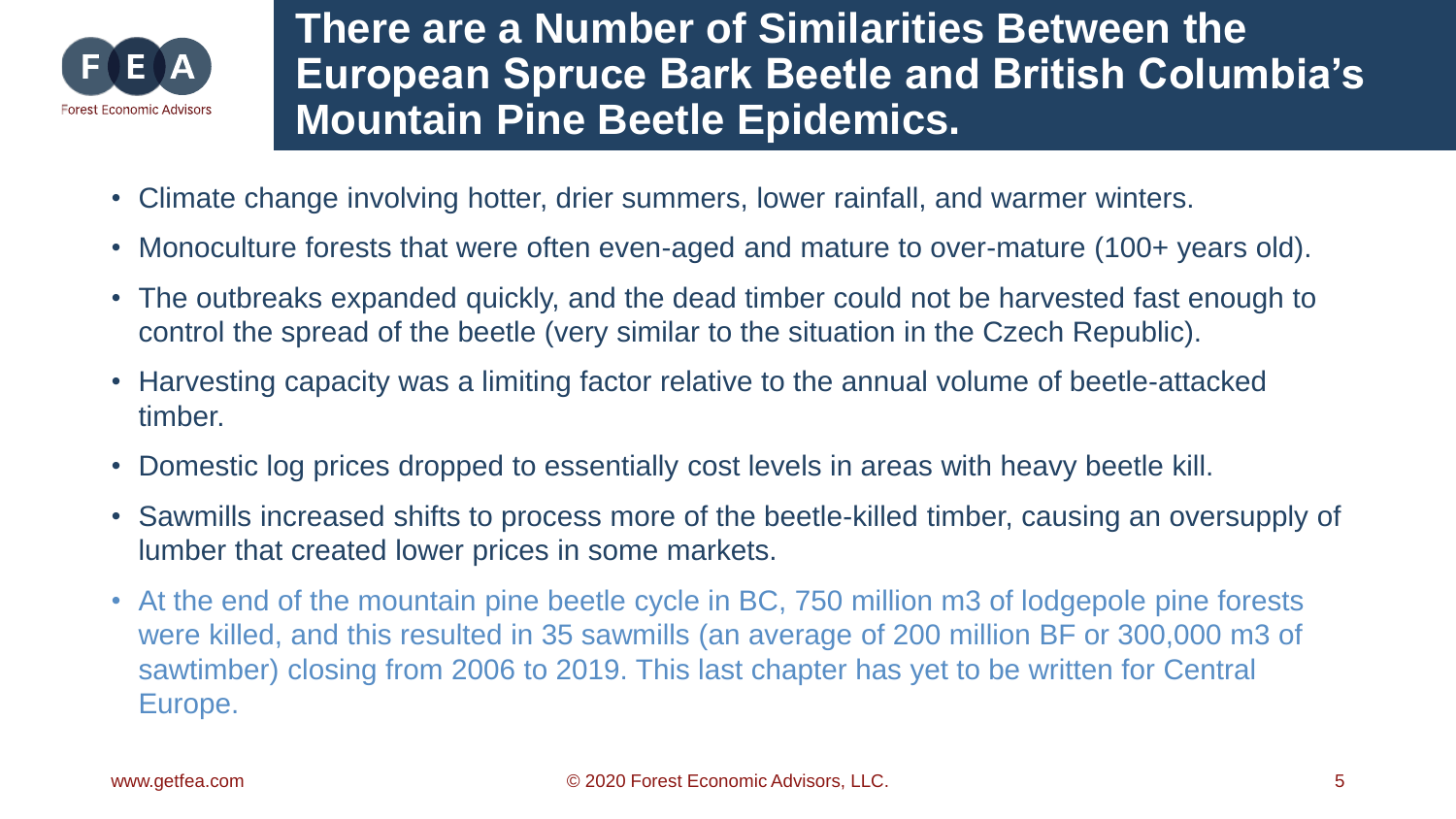

### **Abundant Timber Drove British Columbia Costs To The Low End of the Cost Curve in 2010**

#### **\$US/M3, Net**

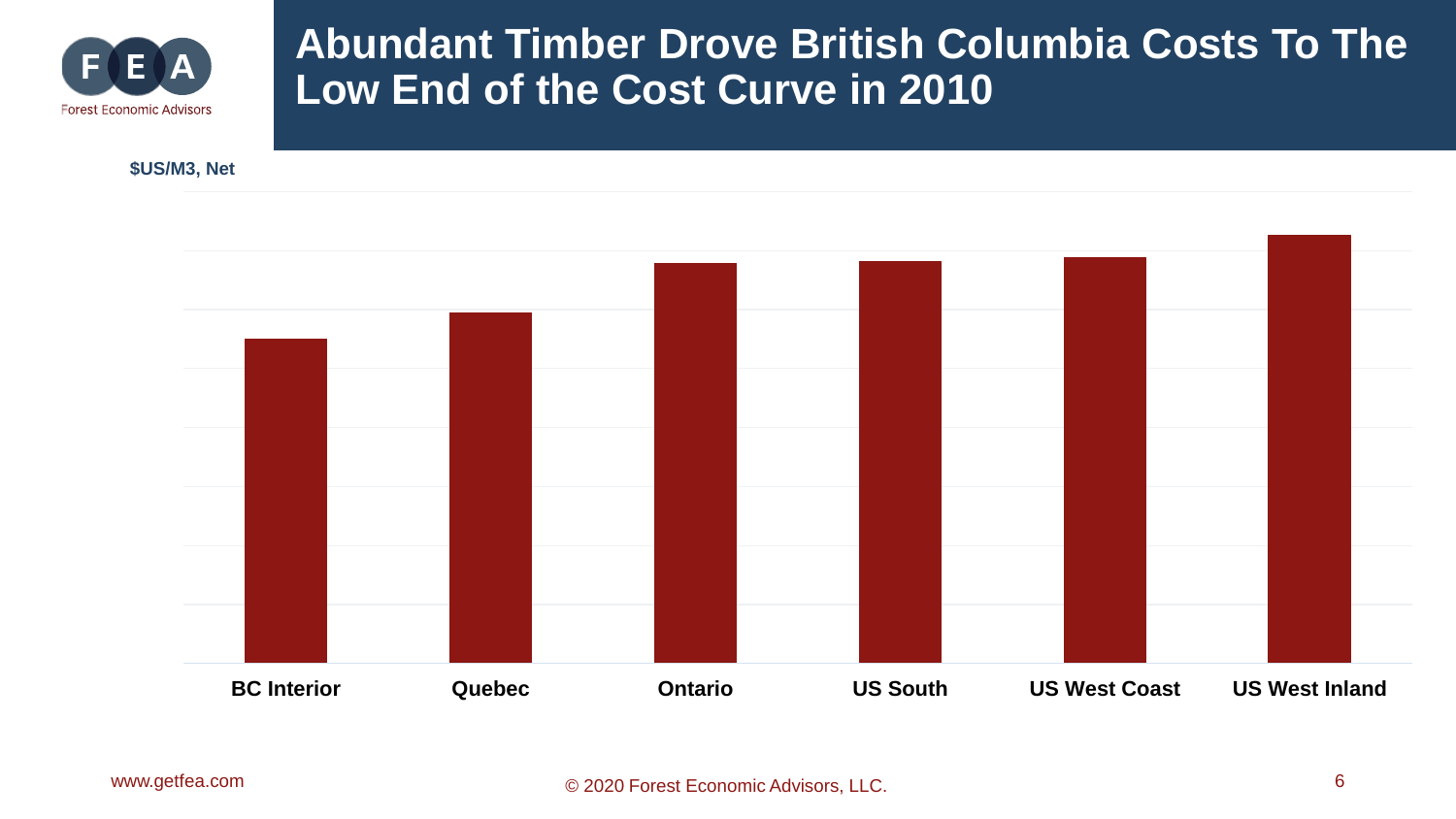

### **The Same has Happened for Central European Producers**

**\$US/M3, Net**

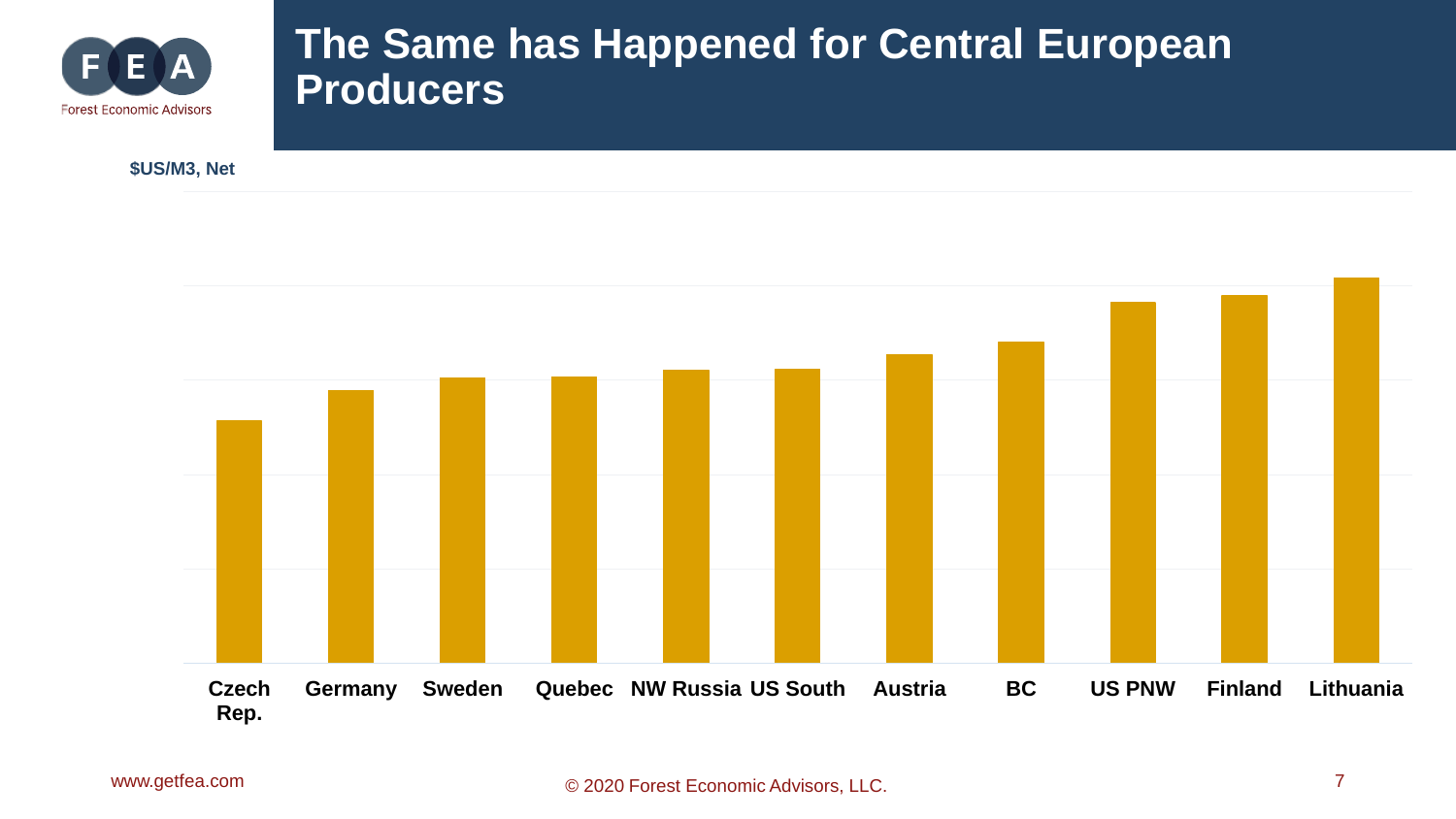

### **Canadian Exports Surged During the MPB Epidemic**

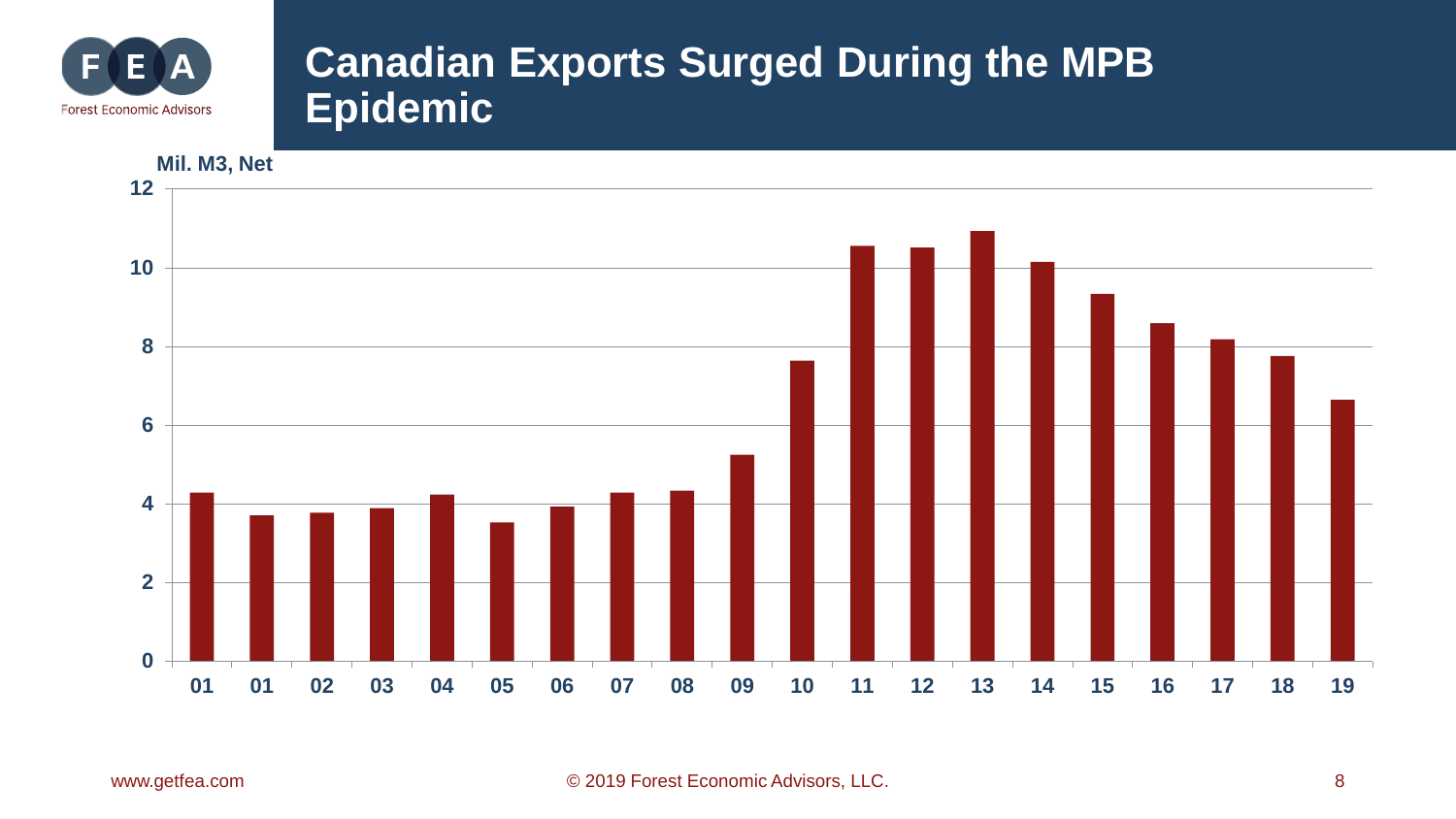

### **European Offshore Exports Continue To Rise Despite COVID-19 Recession**



www.getfea.com

© 2019 Forest Economic Advisors, LLC. 9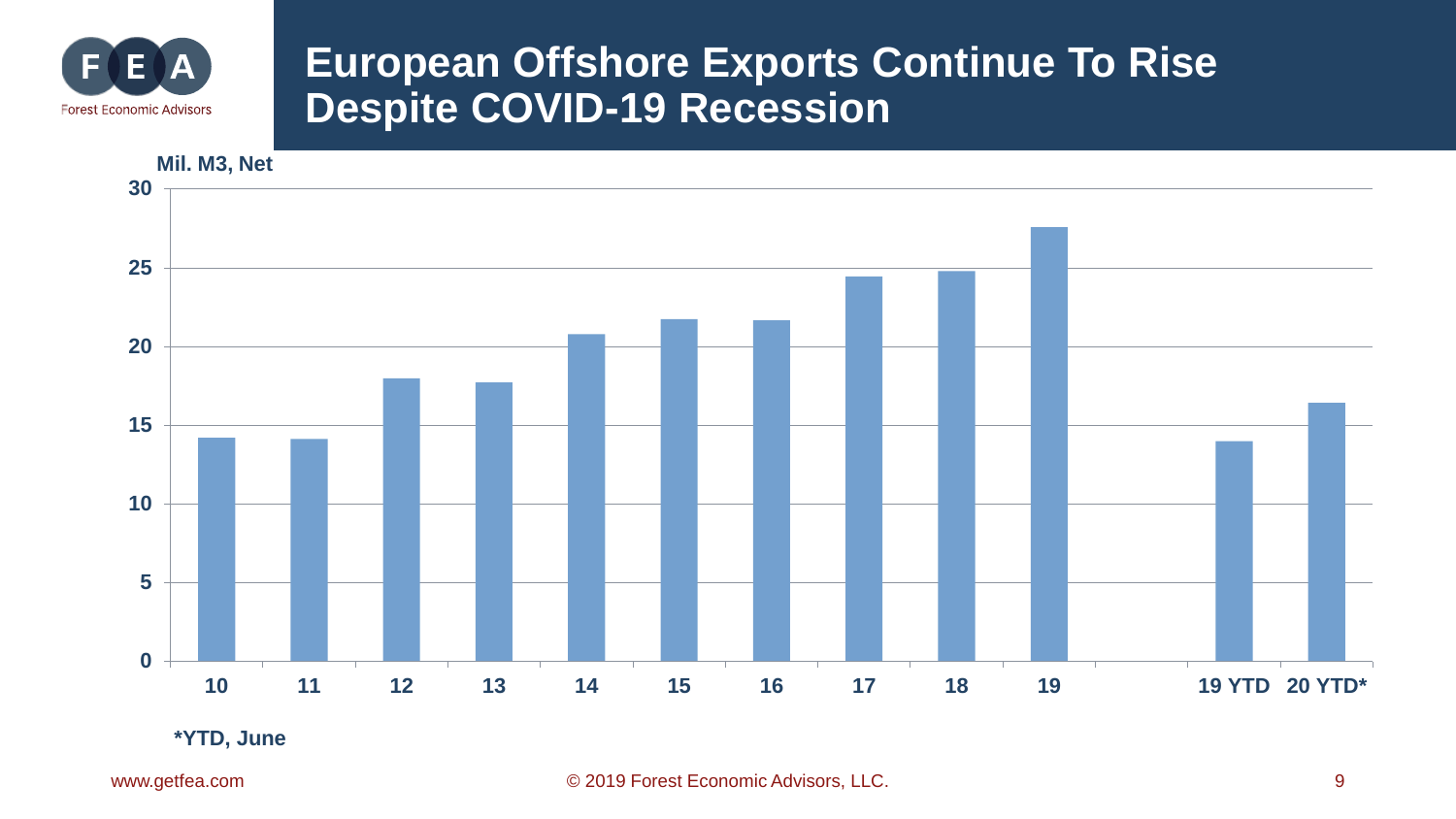

# **Central Europe: Shelf-life <1 Year**

- Shelf-life varies by country
- Germany
	- Killed logs usually unusable after one year
- Czech Republic
	- Shelf-life measured in weeks (especially summer)
	- Can be months at higher elevations
	- Highly weather dependent
- Austria
	- Sawmills estimate shelf-life is up to one year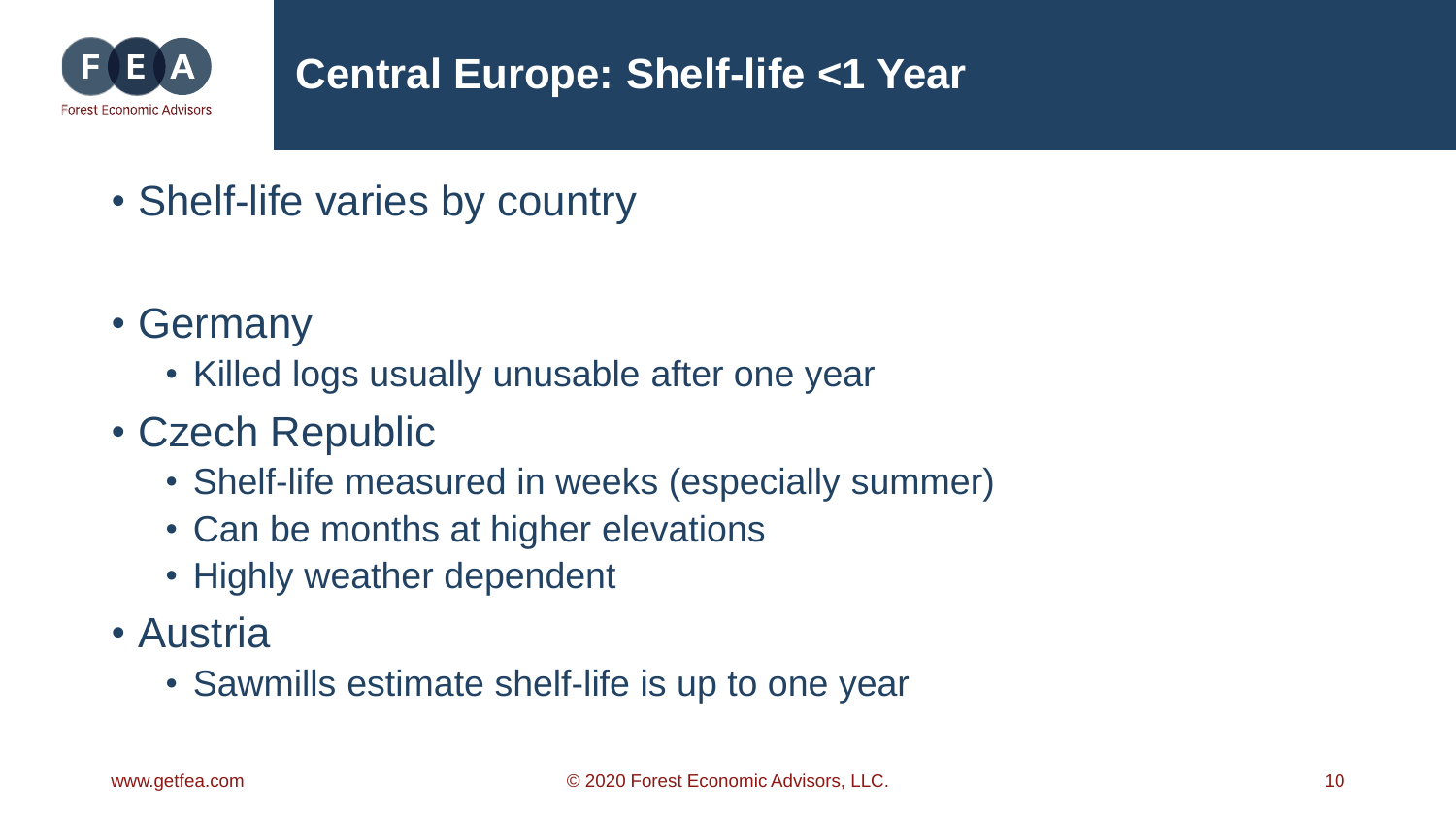

#### **Inventory of Available Live and Dead Lodgepole Pine, by Years Since Attack, 1999-2020**

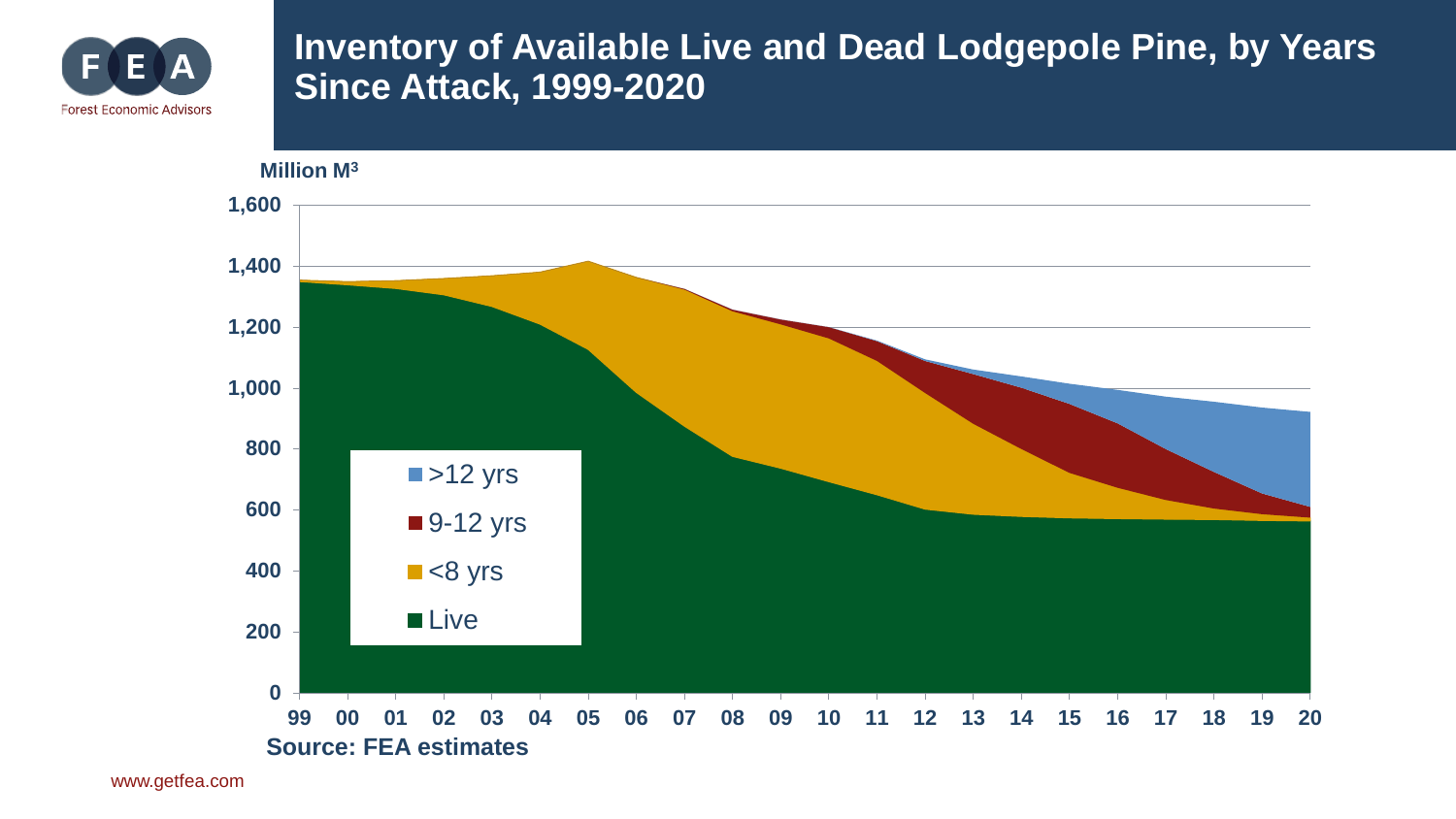

# **Global Consumption Is Growing**

#### **Global Softwood Sawnwood Consumption**

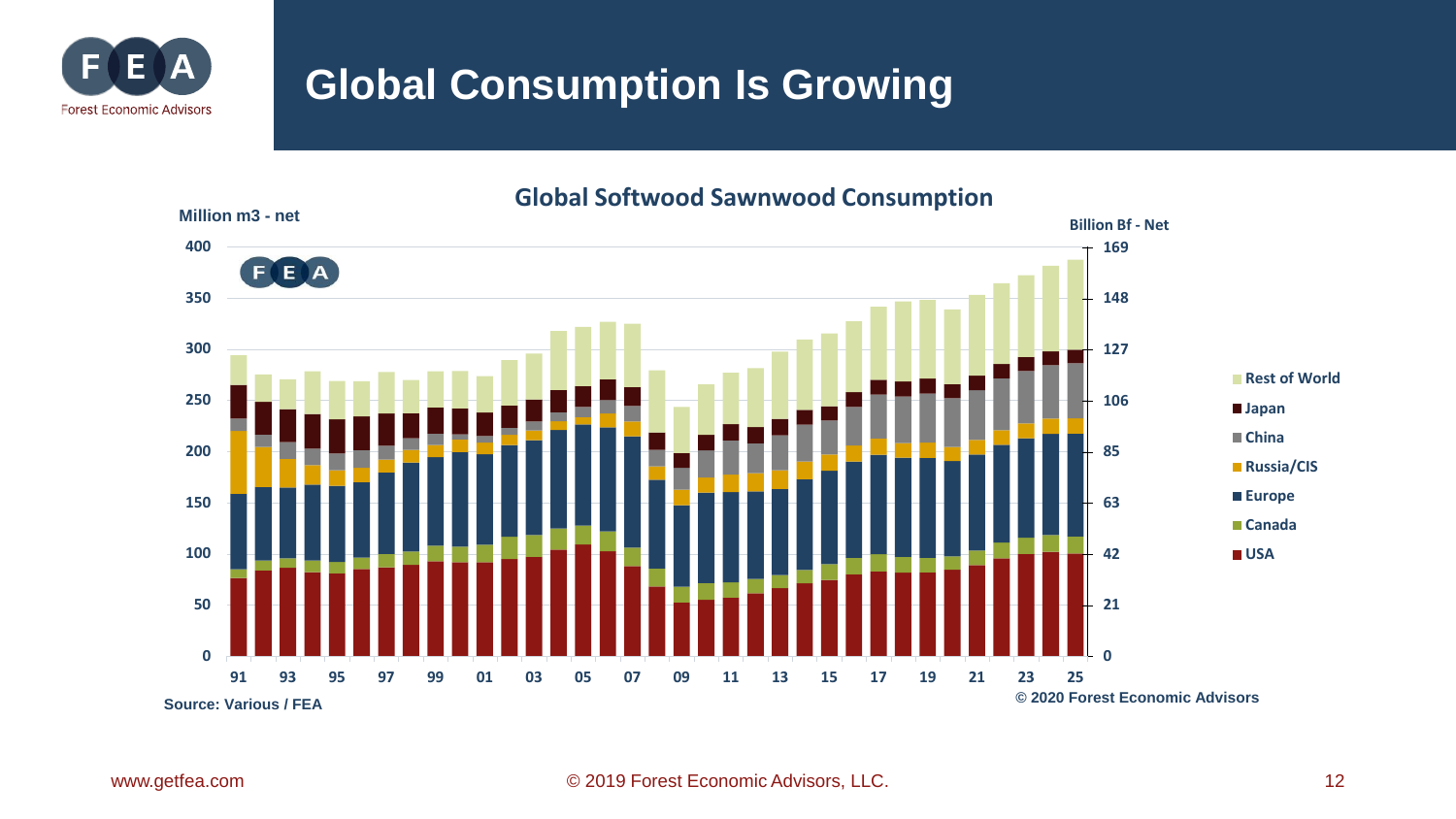

## **There Is A Tremendous Amount Of Pent Up Demand In North American**

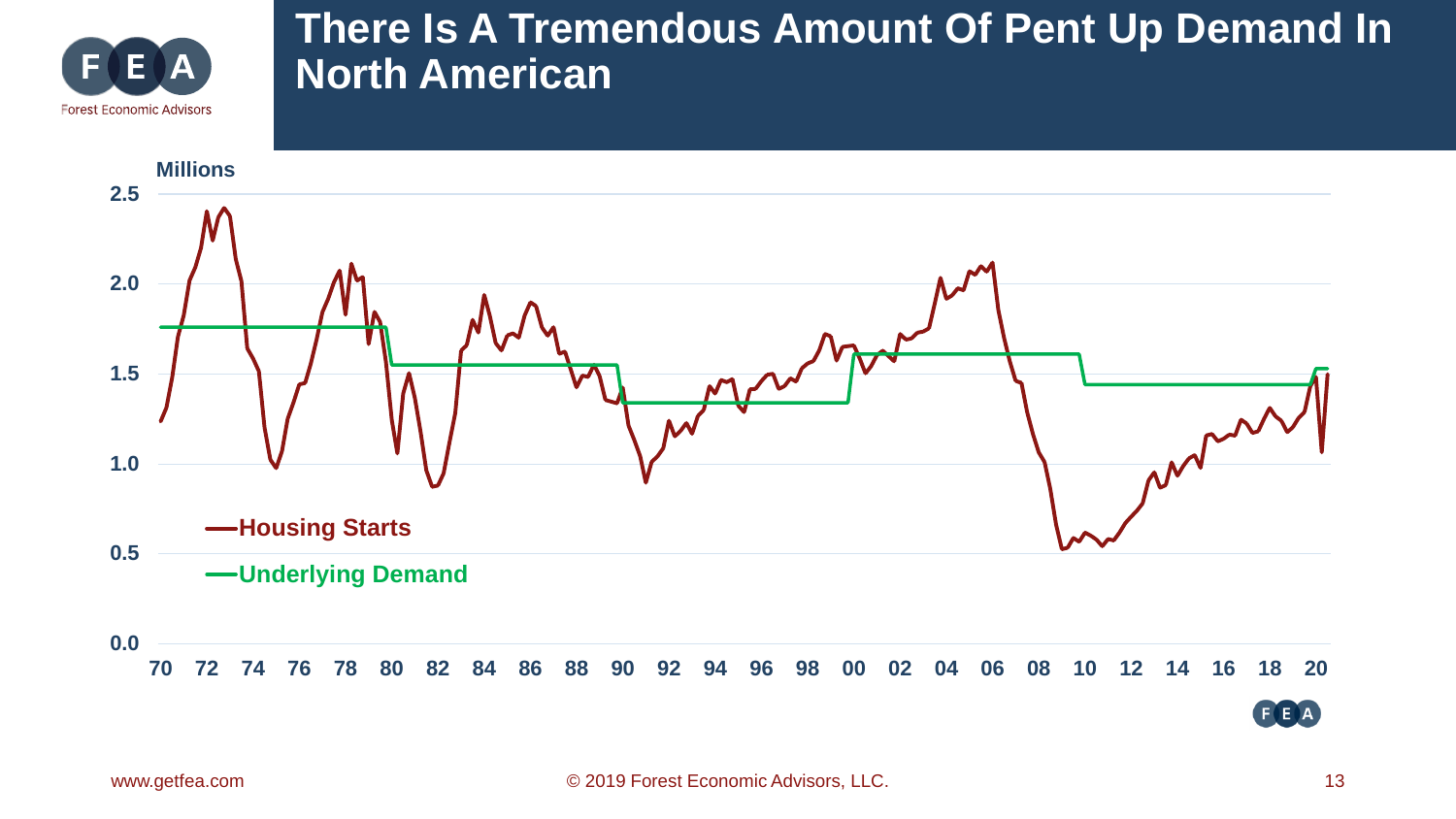

# **2008 – Strong Demographic HEADWIND 2023 – Strong Demographic TAILWIND**

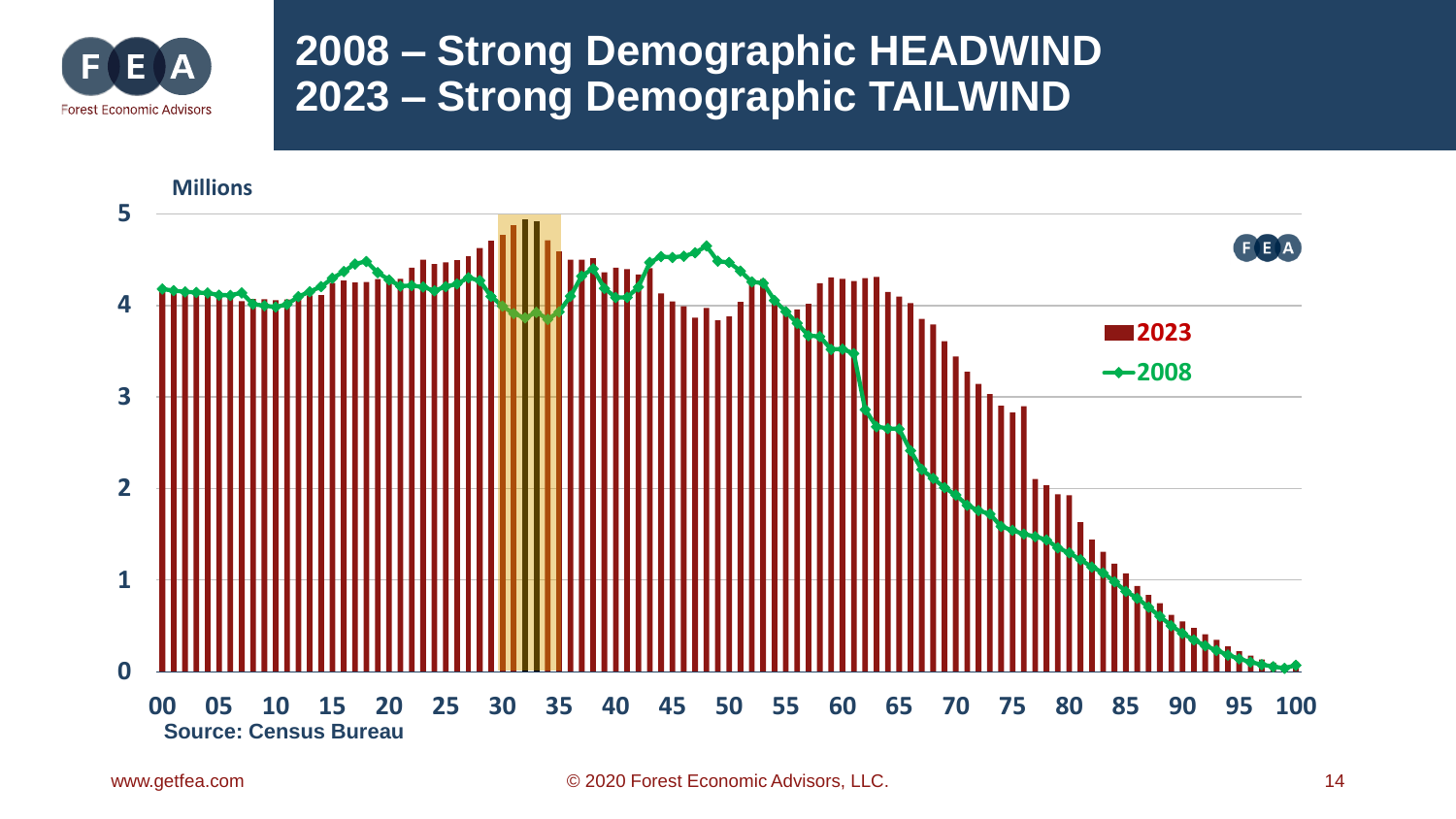

# **Europe's Main Trading Partners Are Growing**

#### **Population Change in Millions**



www.getfea.com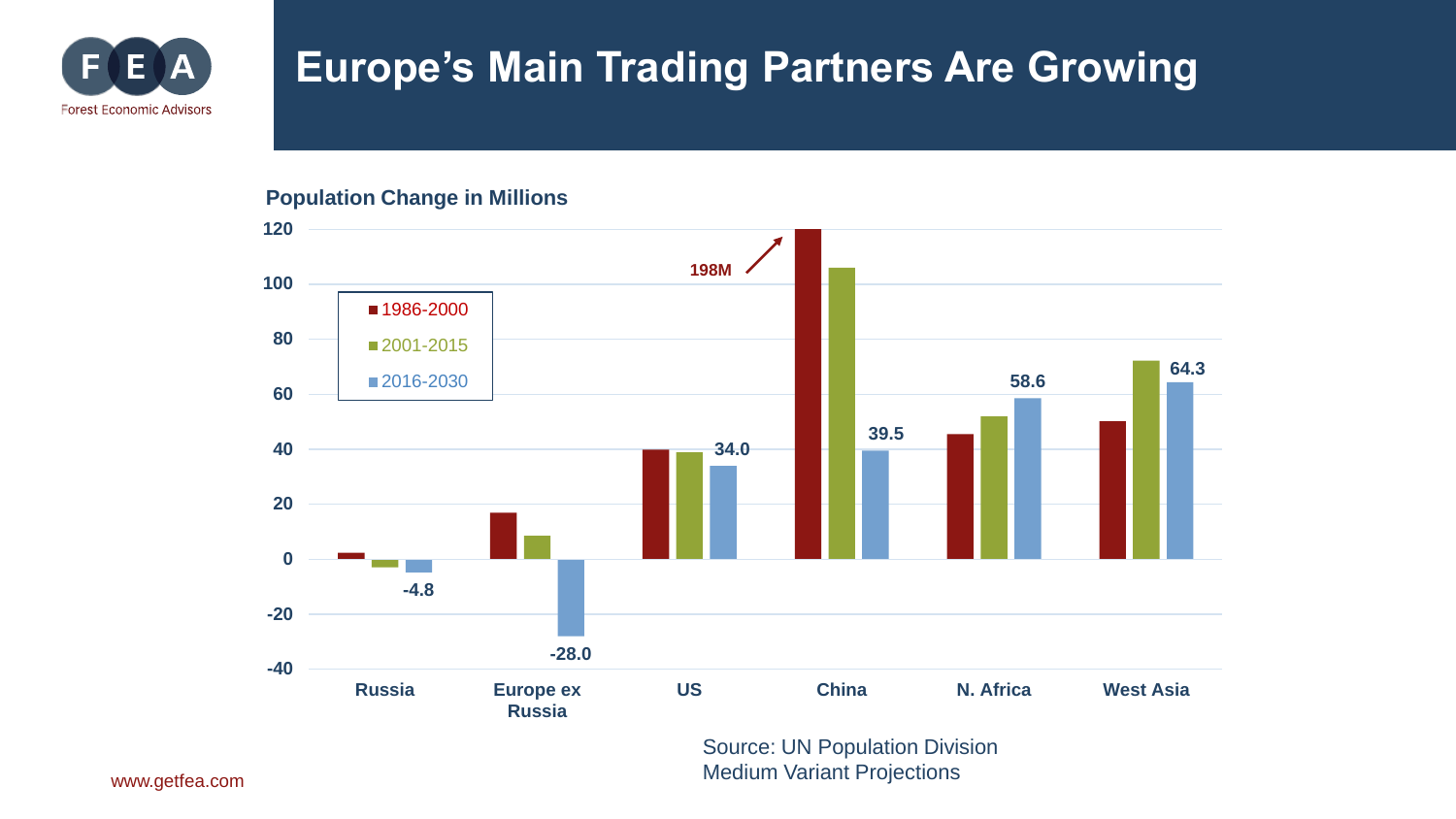

#### **Global CLT Consumption Will More Than Double by 2024**

#### **Global CLT Consumption Forecast**



www.getfea.com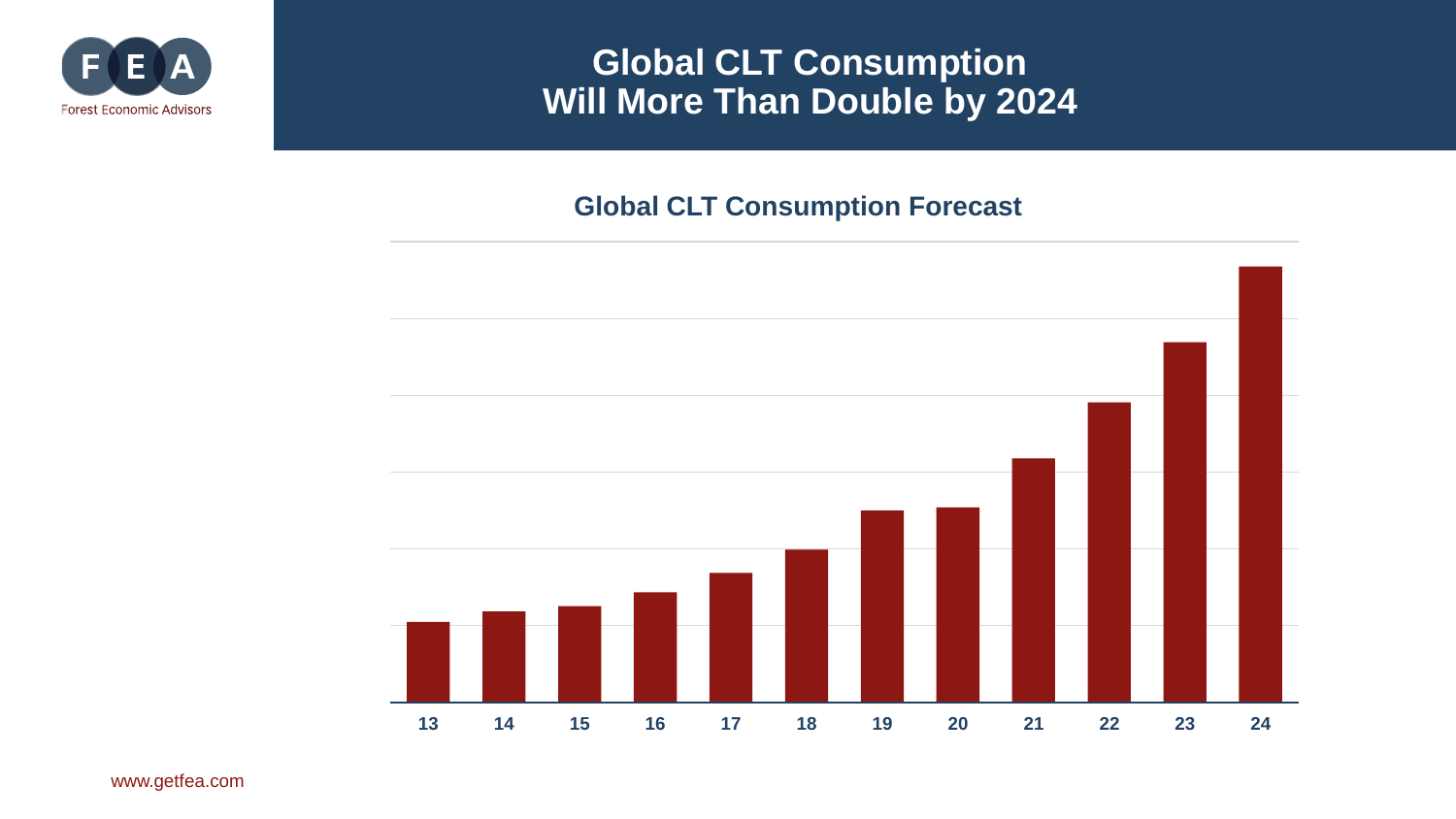

# **Why are We Bullish on Growth?**

Mass timber is part of a global trend toward vertically integrated offsite construction in response to poor construction labor productivity and shortages of skilled construction labor on site

### **Why wood?**

- More sustainable,
- Quicker
- Quieter
- Cleaner
- Cost competitive
- Sequesters Carbon

www.getfea.com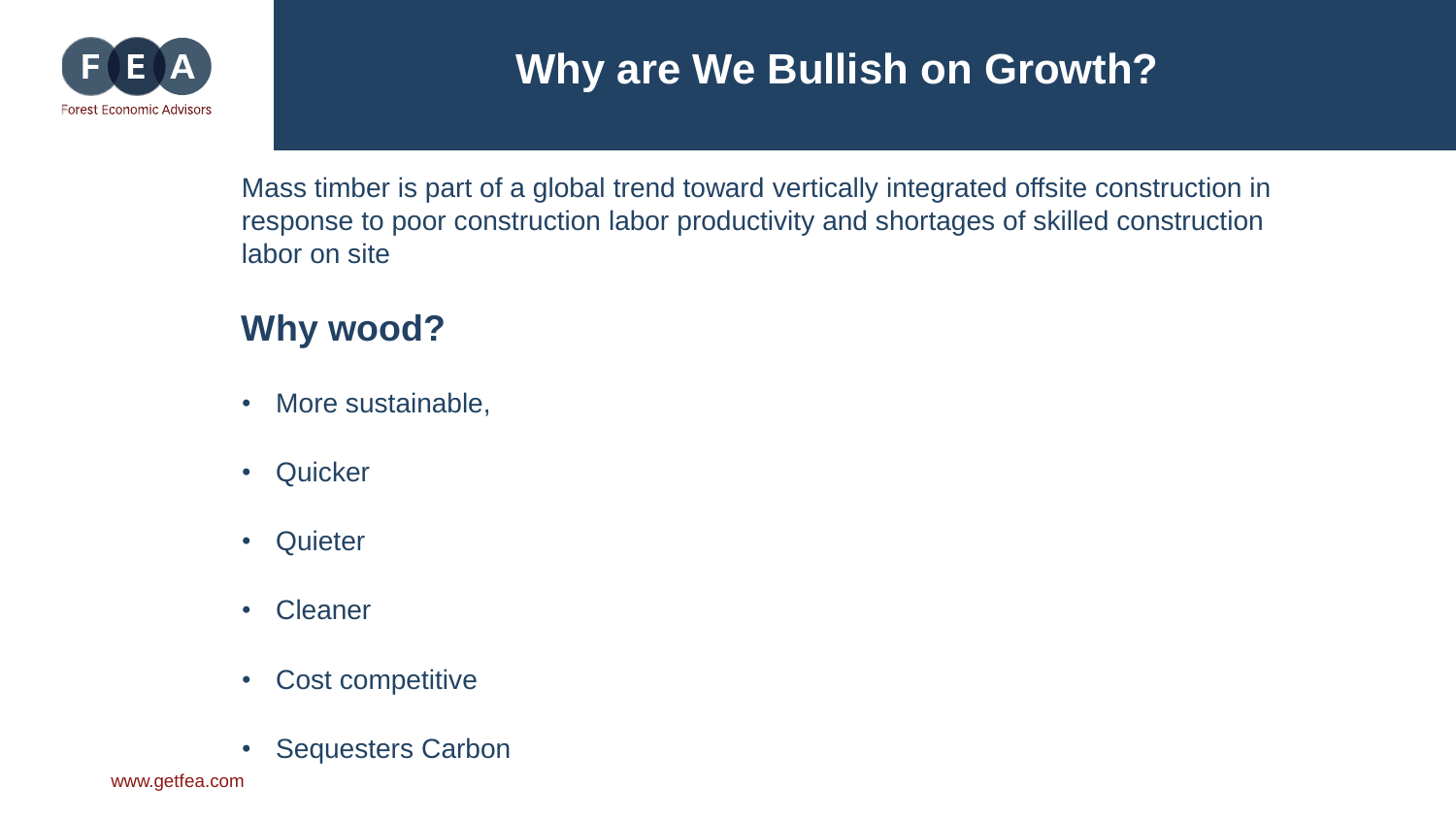

#### **British Columbia's Annual Allowable Cut Will Fall Further**

**0 10 20 30 40 50 60 70 80** 00 01 02 03 04 05 06 07 08 09 10 11 12 13 14 15 16 17 18 19 20 21 22 23 24 25 **Million Cubic Meters**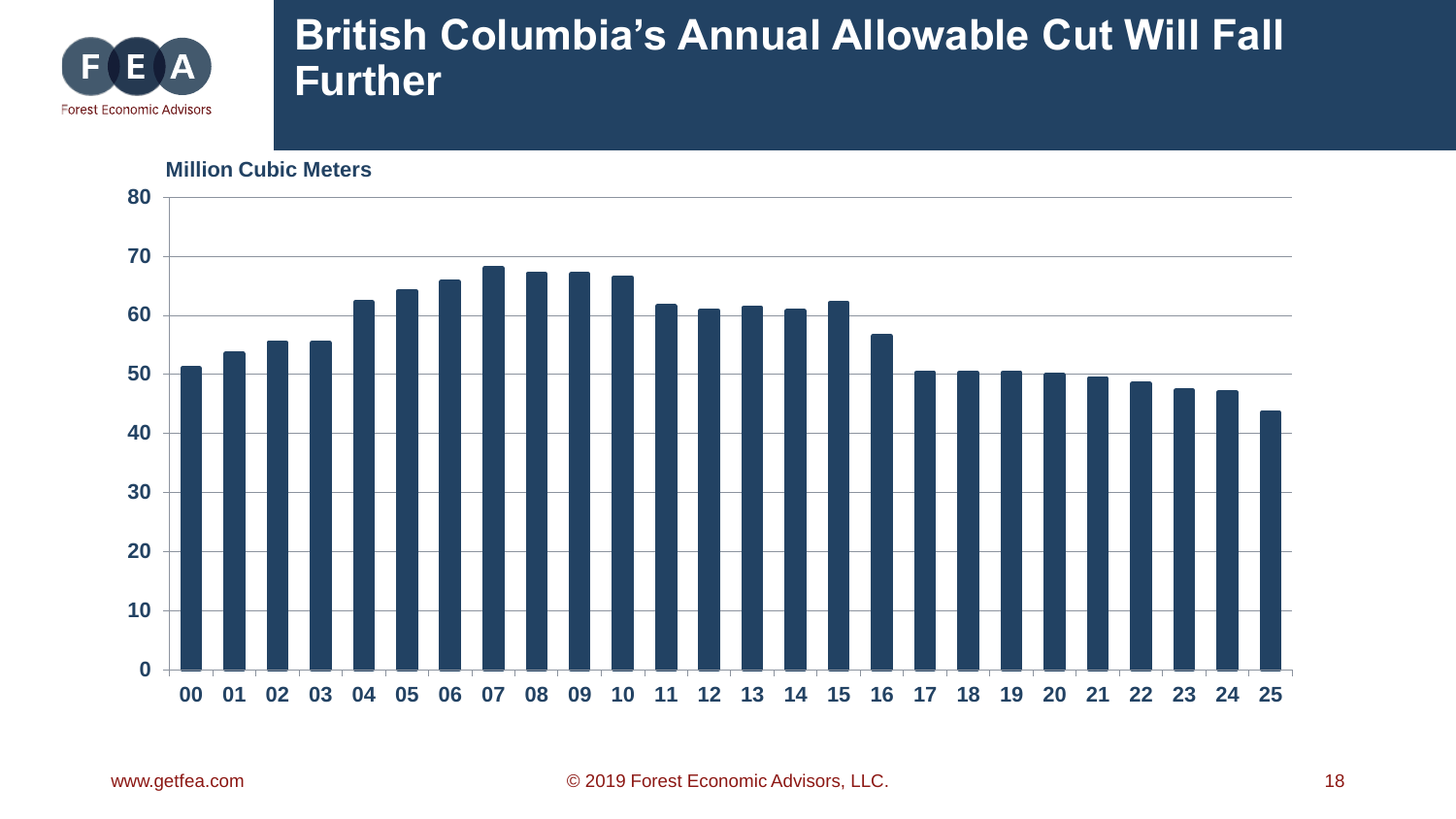

# **Take Home Points**

- A combination of climate change and monoculture precipitated both the European spruce bark beetle and British Columbia's mountain pine beetle
- The scale of the mountain pine beetle epidemic was massive. The scale of Europe's spruce bark beetle epidemic will likely exceed that in British Columbia.
- The shelf life of the spruce is shorter than that of the pine, so the European timber will enter the markets more rapidly than in British Columbia.
- Demand will be higher over the next five years, so we don't expect a similar period of weak pricing like we saw during the MPB epidemic.